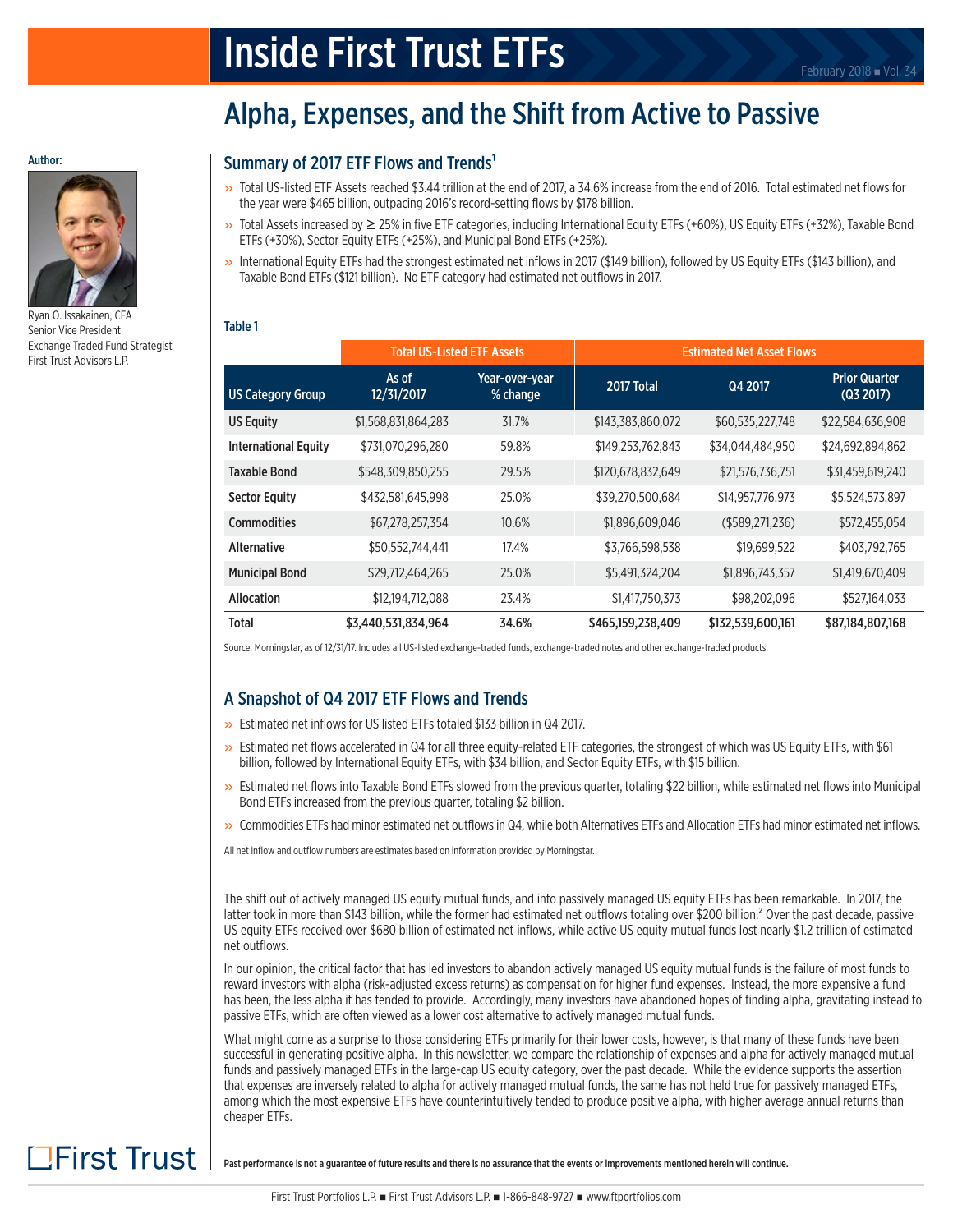# Large-Cap US Equity Mutual Funds: Alpha and Expenses

The evidence for actively managed large-cap US equity mutual funds supports the conventional wisdom that high expenses tend to negate the ability of most funds to produce positive alpha, as illustrated in Chart 1. While there are exceptions, the higher a fund's expenses, the less likely it was to produce positive alpha over the past decade.

#### Chart 1: Actively Managed Large-Cap Equity Mutual Funds: Alpha vs. Expense Ratio (12/31/07 - 12/31/17)3



#### Table 2: Actively Managed Large-Cap US Equity Mutual Funds (12/31/07-12/31/17)3

|                           | Expense Range  | Median Alpha | % Funds with<br>Positive Alpha | Average Total Return |
|---------------------------|----------------|--------------|--------------------------------|----------------------|
| Cheapest 25%              | $&0.80\%$      | $-0.34$      | 43%                            | 8.1%                 |
| 25-50%                    | $0.80 - 0.98%$ | $-0.47$      | 41%                            | 7.8%                 |
| 50-75%                    | 0.99-1.23%     | $-0.55$      | 40%                            | 7.5%                 |
| <b>Most Expensive 25%</b> | $>1.23\%$      | $-0.62$      | 37%                            | 7.2%                 |

Table 2 sorts this universe of actively managed mutual funds into quartiles, based on expense ratios.<sup>4</sup> While none of the four groups produced positive median alpha, the most expensive group produced the worst negative alpha, the lowest percentage of funds with positive alpha, and the worst average annual returns. On the other hand, the cheapest group produced better—though still negative—median alpha, the highest percentage of funds with positive alpha, and the highest average annual returns. Considering these findings, it should come as no surprise that the cheapest quartile of funds currently represents more than half of the category's nearly \$3 trillion of fund assets.<sup>5</sup> Indeed, investor preference for lower cost mutual funds corresponds with the relative underperformance of more expensive funds.

# Large-Cap US Equity ETFs: Alpha and Expenses

Over the past decade, the relationship between alpha and expenses for large-cap US equity ETFs has been more economically rational than for actively managed mutual funds, in our opinion. Higher cost ETFs have tended to provide greater value by producing more alpha (See Chart 2).

#### Chart 2: Large-Cap Equity ETFs: Alpha vs. Expense Ratio (12/31/07 - 12/31/17)6



<sup>1</sup>Based on Morningstar data, as of 12/31/17. Includes all exchange-traded funds, exchange-traded notes, and other exchange-traded products.

<sup>2</sup>All net asset flow figures are according to Morningstar, as of 12/31/17.

3Data from Morningstar, as of 12/31/17. Chart 1 and Table 2 include all actively managed US equity mutual funds in the large growth, large value, and large blend categories, with continuous performance from 12/31/07-12/31/17. Necessarily, this does not include the 687 funds that became obsolete during this period, which may impose a "survivorship bias" on the sample, meaning that returns may have been worse if fund sponsors hadn't closed or merged funds. This line of thinking assumes that obsolete funds had poor track records.

4Expense ratios are from 2008 annual reports, the beginning of data's measurement period.

5According to Morningstar, as of 12/31/17.

6Data from Morningstar, as of 12/31/17. Chart 2 and Table 3 include all passive US equity ETFs in the large growth, large value, and large blend categories, with continuous performance from 12/31/07-12/31/17. Necessarily, this does not include ETFs that became obsolete during this period. While this may impose a "survivorship bias" on the sample of ETFs, the impact of such a bias is less clear than for mutual funds, particularly as there are far fewer ETFs that became obsolete during this period (18). Moreover, 56% of the ETFs (10 of 18) that became obsolete during this period were from a single sponsor. Some of these ETFs had underperformed at the time they closed, others had outperformed. The median life span of these obsolete ETFs was less than 3 years, indicating that the decision to close many of these ETF was less likely due to performance, and more likely a business decision of ETF sponsors, probably due to lack of investor interest.

7"Strategic beta" classifications are from Morningstar. In our opinion, all but one of the ETFs from the more expensive half of the universe track indices that could be classified as strategic beta, while Morningstar considers all but 5 of these ETFs as strategic beta.

8For example, the "value" factor favors stocks whose prices are lower, as compared to certain fundamental measures, such as earnings, cash flow, or book value. The "momentum" factor favors stocks whose recent price performance has been stronger than its peers. The "size" factor favors stocks with smaller market capitalization, over larger stocks.